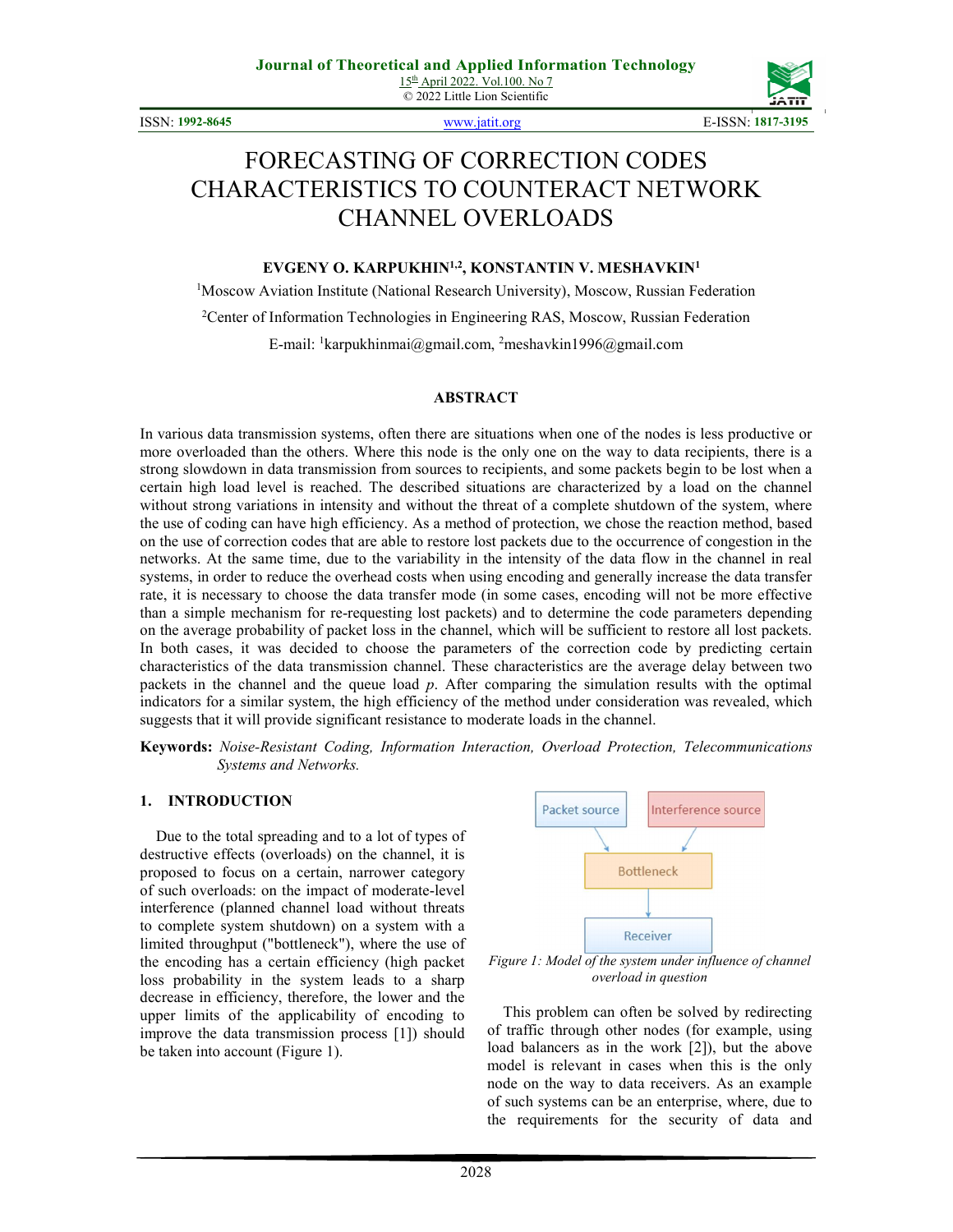15th April 2022. Vol.100. No 7 © 2022 Little Lion Scientific

|                    | <b>JAIL</b>            |
|--------------------|------------------------|
| 1992-8645<br>ISSN: | 7-3195<br>1817<br>- NI |

internal systems, the maximum possible restriction of input nodes to the system is made. The relevance of the problem is also indicated by the presence of a large number of studies on the occurrence of overloads in a bottleneck, including those concerning the development of algorithms for counteracting of overloads [3].

At the same time, it is important to note that the above mentioned loads can be both malicious (DDoS attacks of insufficient power) and not malicious (in case of a serious increase of the number of requests to a certain service by legitimate users).

First of all, it is necessary to carry out an extensive study of the suitability of using of the method proposed in the article, therefore it is planned to simulate the process of operation of such a method with the selection of various system parameters and subsequent comparison of the results obtained with the optimal values for the developed system.

#### **2. THEORETICAL BASIS**

Protection against various destructive influences can be divided into two main protection classes: preventive and reactive ones. The preventive one relies on the forecasting of impacts and preparation for their mitigation even before the impact begins, while the reactive one works immediately during and/or after the impact, protecting the target from the resource depletion. This classification is used in a number of works investigating the counteraction to various influences over time, that's why it was taken as the basis in this work [4].

Preventive protection methods are an extremely important element in counteracting of overloads but they have a high cost of installation and support, and it is also possible that the preventive protection will not work. In these cases, a reactive protection is an attractive option both as an addition to the preventive protection and as an independent protection method. The reactive protection also uses a traffic that has already entered the system. Such a protection can be disabled when the system is not affected, which makes it extremely attractive in terms of installation and maintenance costs. The disadvantage of the reactive protection system is that it needs time to react to the impact, which creates a small, but still quite significant delay between the start of the impact and the start of the reactive protection [5].

For the case of the protection method considered in the article, it is first of all worth turning to reactive protection measures, since coding supposes the choice of certain code parameters, which requires the information on the system state [6].

The system implies a "sender-receiver" architecture, when a one-way connection is established between the sender and the recipient, which allows the transmission of loss-sensitive data in an encoded format in case of poor communication quality between the sender and the recipient, which causes an increase in the probability of packet loss in the channel. Since the level of loss can change over time, it is proposed to use the prediction of the correction code parameters, which will allow adjusting the required level of packet recovery to potential conditions (losses) in the channel in the near future. For this, we need to formulate key prediction parameters, select a corrective code and set boundaries when the coding will actually be effective, which will be done in this work.

## **3. METHODOLOGY**

To select the code parameters that will make the coding application effective, it will not be possible to rely only on the current system parameters, since in this case the coding will "lag behind" the real losses. In other words, by the time when redundant packets are added to the data subject to the characteristics of the network (packet losses, latencies etc.), another correction capacity will be required, which means that the packets sent will already be irretrievably lost.

If there are losses in the system and the use of the repeat request mechanism is no longer so effective, then the simplest option in this situation will be to select such code parameters that will guarantee the absence of losses at any time. However, it is important to note that, although in case of satisfaction of such conditions it will indeed be possible to achieve no losses by using the coding, but such a method will give a real advantage only at high loss values, and in case of small losses, the use of iterative queries will often be more effective. This is due to the fact that though the use of the acknowledgment mechanism slows down data transmission and increases the delay because of iterative queries when losses occur, but with very small (less than  $0.1\%$ ) loss values and a small (less than 50 ms) transmission time to the receiver and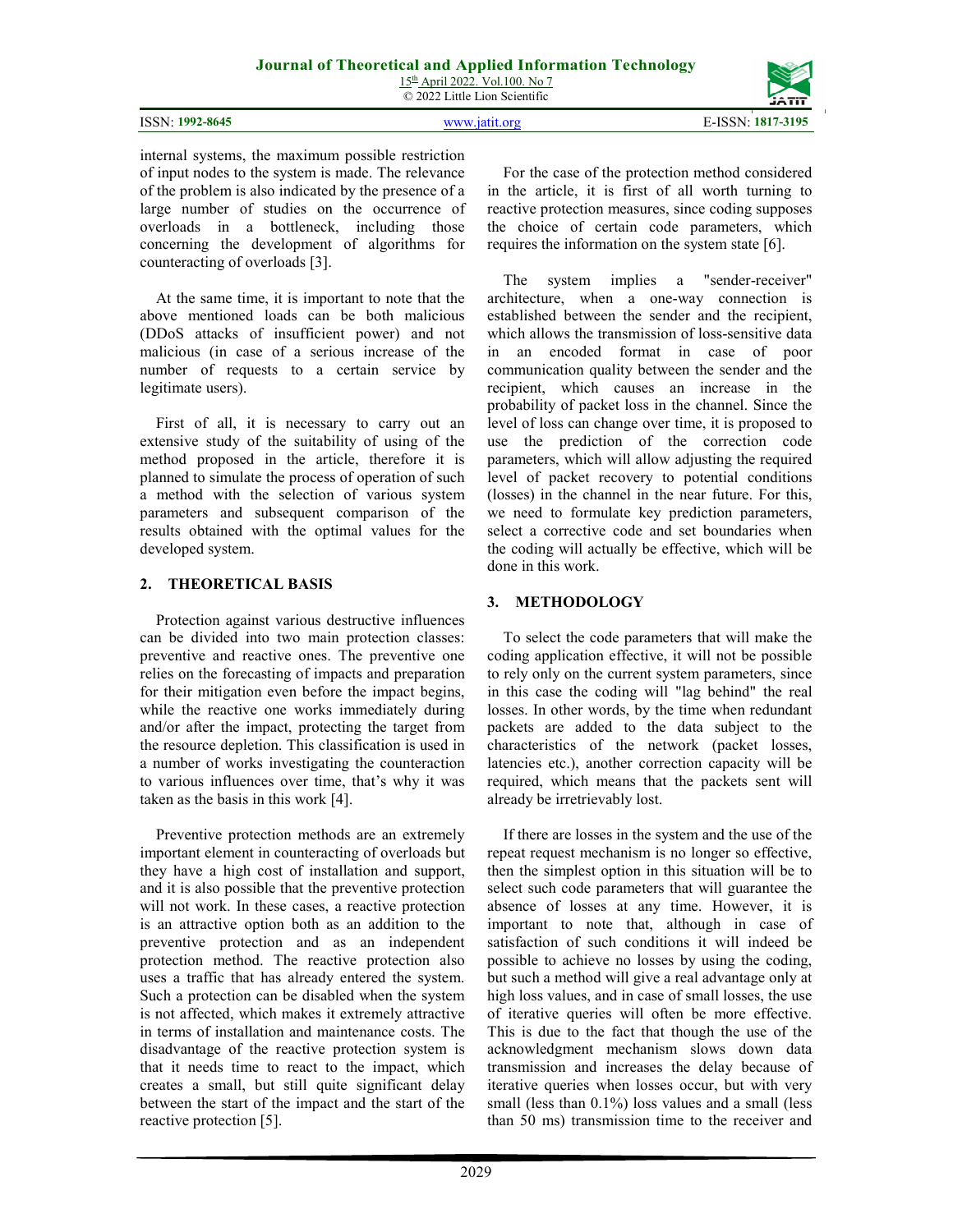|                 | $15th$ April 2022. Vol.100. No 7<br>© 2022 Little Lion Scientific | <b><i>CAMBRIC</i></b><br><b>JAIL</b> |
|-----------------|-------------------------------------------------------------------|--------------------------------------|
| ISSN: 1992-8645 | www.jatit.org                                                     | E-ISSN: 1817-3195                    |

back, all newly requested packets will finally reach the receiving side [7]. With low losses, a large redundancy will significantly reduce the intensity of data transmission, which may be more significant than the reducing of the intensity of data transmission when using repeat request mechanisms. In addition, it is not possible to assume that the losses on a certain time interval will not exceed a predetermined value in the case of a dynamic process of destructive influence, when its intensity changes during one connection/session. In this regard, it is proposed to use the forecasting when selecting code parameters. Depending on certain conditions in the channel it will allow:

- 1. To select such code parameters that will allow to minimize overhead costs and achieve a maximum code speed, thus solving two problems at the same time: large and inefficient redundancy with small losses, as well as the requirement to forecast the upper limit of losses. At the same time, it is important to note that it is possible to forecast a dynamic process of the destructive impact as well as a static one in order to obtain correct code parameters. The case of a static forecast is also a priority as despite the fact that the stream itself will be static (the intensity of data transmission will not change), the connection often lasts for a short time, and during each connection, the load of the stream may change. In this case, it makes sense to analyze the primary losses in the channel and, in accordance with this, to select certain code parameters for the entire session period;
- 2. To choose between the repeat request mechanism and encoding, subject to the level of loss. In case of rather low loss values, encoding will be less efficient, even taking into account the fact that the costs for the encoding and decoding are low. In this case, it makes sense to disable encoding in principle and to use the handshake mechanism. This will be one of the options for implementing of a hybrid system with repeat requests and an error correction coding mechanism.

In view of the foregoing, the methodology of the study to determine the characteristics of the corrective code is as follows: choice of the goal, method and indicators of forecasting. As a goal, it is proposed to use short-term prediction of channel parameters (throughput, packet delays in queues). The most adequate forecasting method is polynomial regression analysis. The parameters that will be predicted are  $\rho$  (queue load) and the average probability of packet loss over a certain interval. Details of the rationale for each step are provided below.

## **3.1 Selection of a purpose of the forecasting**

By the purpose of the forecasting, we will mean the kinds of the processes forecast in the developed method of counteracting destructive influences on the channel. It is possible to make a short-term reactive forecasting, when, subject to the packets input into the system, there is made a forecast of the state of the following packets or other parameters, such as the average packet loss probability on a certain interval, the intensity of the data transmission or the queue workload. A short-term forecasting means a small number of values, between which there is a statistical dependence. It is also possible to make a long-term forecasting, when a preventive analysis of various parameters is performed and a forecast for a certain period is made on their basis. For example, it is possible to study the system load during a week and for each certain day or hour to give a forecast about the possible workload of the end device. In addition, it is possible to forecast quarterly as it was made in the work [8].

In this article, it is proposed to use a reactive short-term forecasting of channel parameters based on information on lost or successfully received packets due to the fact that this option will allow to select instantly code parameters and to apply in future the coding to prevent losses, regardless of the nature or type of the impact.

#### **3.2 Methods for the forecasting of the load level changes in the channel**

Since there are many methods for the forecasting of changes in the load level in the channel, it is necessary to consider various methods and to select the most appropriate one. It should be noted that there are two main categories of forecasting methods: qualitative and quantitative ones. Qualitative methods are based on the opinion of experts and are essentially subjective, they are usually used in the absence of accumulated data on the model [9]. They are more suitable for mediumand long-term forecasts, and they are not suitable for the forecasting of the characteristics of the traffic subject to a strong fluctuation on a shortterm interval. In this regard, quantitative methods will be considered further in the work.

One of the simplest methods of the forecasting of the parameters succeeding in a range is a linear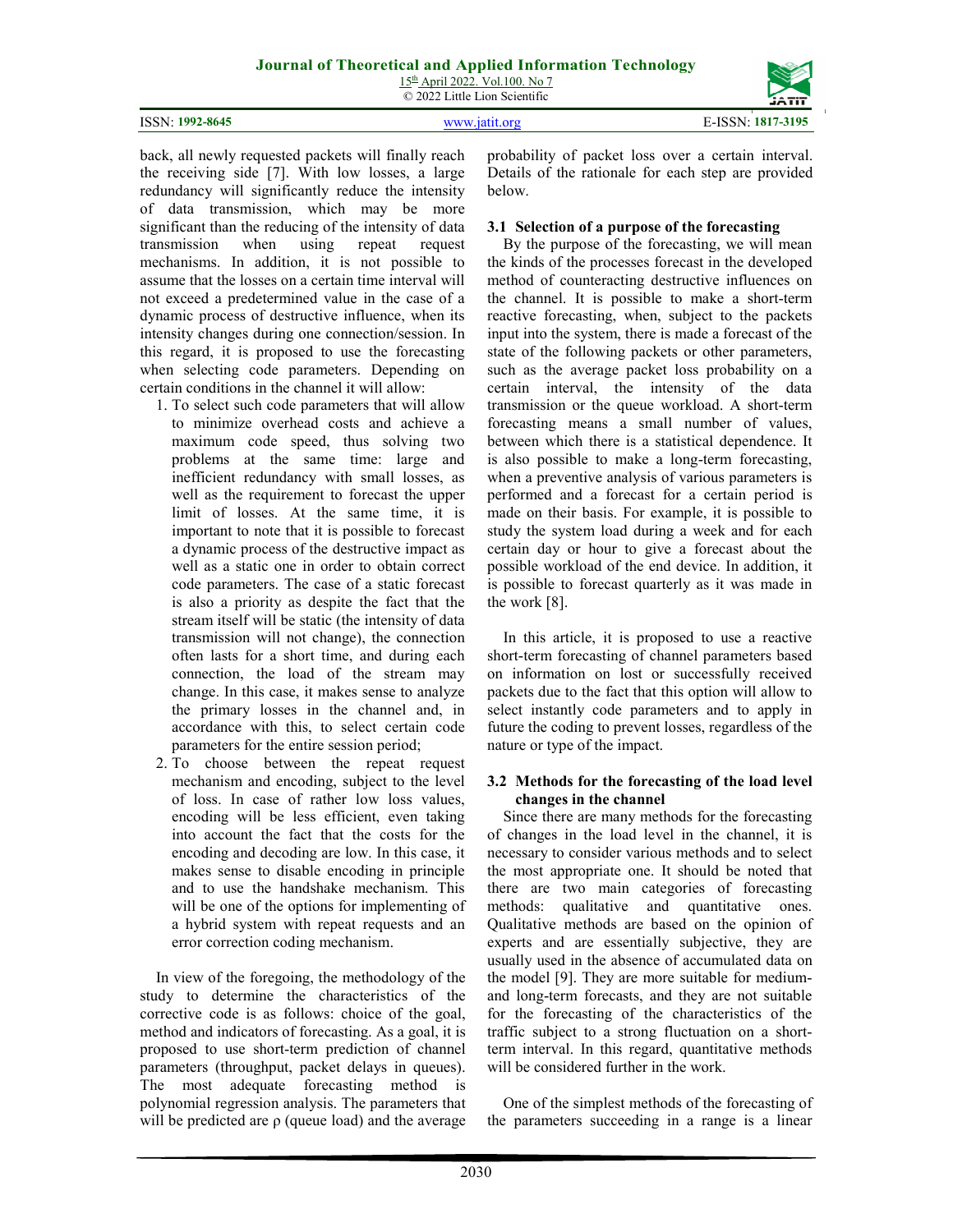15th April 2022. Vol.100. No 7 © 2022 Little Lion Scientific

| ISSN: 1992-8645 | www.jatit.org |  |
|-----------------|---------------|--|

dependence when it is assumed that the next value will depend on the previous one. In the conditions of working with M/M/1/K systems, this can be a forecast of the fact whether the next packet in the queue will be lost or it will be delivered successfully. If the packet sent by the source has successfully reached the end device with the queue, it is assumed that the next packet will also be delivered successfully. If the last packet is lost, it is assumed that the next packet will be lost.

To select the correct parameters for the code, knowledge only about the last packet is insufficient, so the information is accumulated on a certain (predetermined) number of the last packets and either the average loss probability on this interval is determined by them, or an attempt to forecast the parameter p (queue workload) is made, with which it is already possible to select code parameters. The specific parameters of the code depend on the selected encoding option.

The moving average method is an empirical method for forecasting and smoothing time series. When using such a method with a large value of the forecasting depth, the reaction to changes of the values will be insufficient so that the curve of the series change quickly its direction, and with a small value of the forecasting depth, the forecasting error will be high. However, this method suits well for the forecasting of a parameter that does not require a quick reaction to its change and can be used as a method that complements or guides another forecasting method.

The principle of polynomial regression analysis with given points is to select such a function that approximates the set of these points as accurately as possible. In the framework of the forecasting of the code parameters, this means a selection of a number of points generalized by one specific parameter of the system and a construction of an appropriate regression function, which can then be used to forecast the next parameter. At the same time, for a successful forecasting it is necessary not only to select an appropriate parameter of the system, but also to select a correct degree of the polynomial, otherwise the forecast function may have excessive fluctuations which will lead to extremely inaccurate results.

The results of polynomial regression analysis often lose the accuracy with an increase of the remoteness of the forecast point from the last known value, but they allow determining rather accurately the trend of the direction of a number of points, while knowledge of previous values in the system is required. For the model proposed, such a forecasting option is valid since it is possible to remember the information on any system parameters that are known to the forecast device. In addition, for the forecasting it is proposed to make specifically a short-term reactive forecasting, when it is necessary to determine exactly the trend of the curve of a certain parameter.

The development of information technologies has stirred the interest in the forecasting by various intellectual methods including the use of neural networks. This method is preferable in systems where the traffic that causes overloads will be static or will not have an unpredictable character - in this case one can perform the training in advance and then use the already configured model only for the forecasting without the training. Otherwise the training will be needed during the data transfer based on the traffic that is currently entering the system. At the same time, the packet processing system is required to have a reserve of the computing power, with which the use of neural network training will not give an excessive load to the system, and the session is long. If the session is short, then the use of neural networks can only harm since at the beginning of the training, neural networks have an extremely high rate of erroneous results.

Based on the results of the presented analysis, it is proposed to use a polynomial regression analysis for forecasting of the system parameters, since it allows to forecast trends in a short period of time with a high accuracy.

## **3.3 Selection of forecasting parameters**

It is important to use the parameters that will allow to select correct lengths of the information and code sequences of the code. In other words, these parameters should be correlated with the code parameters.

It is proposed to use one of two parameters: \rho (queue workload) or the average packet loss probability on a certain interval. It is important to note that both parameters are related since the increase of the queue workload eventually leads to losses in case of its overflow, while a stronger workload on the queue correlates with an increase of the number of losses in the network. The difference consists in the complexity of the forecasting since an accurate forecast of the queue

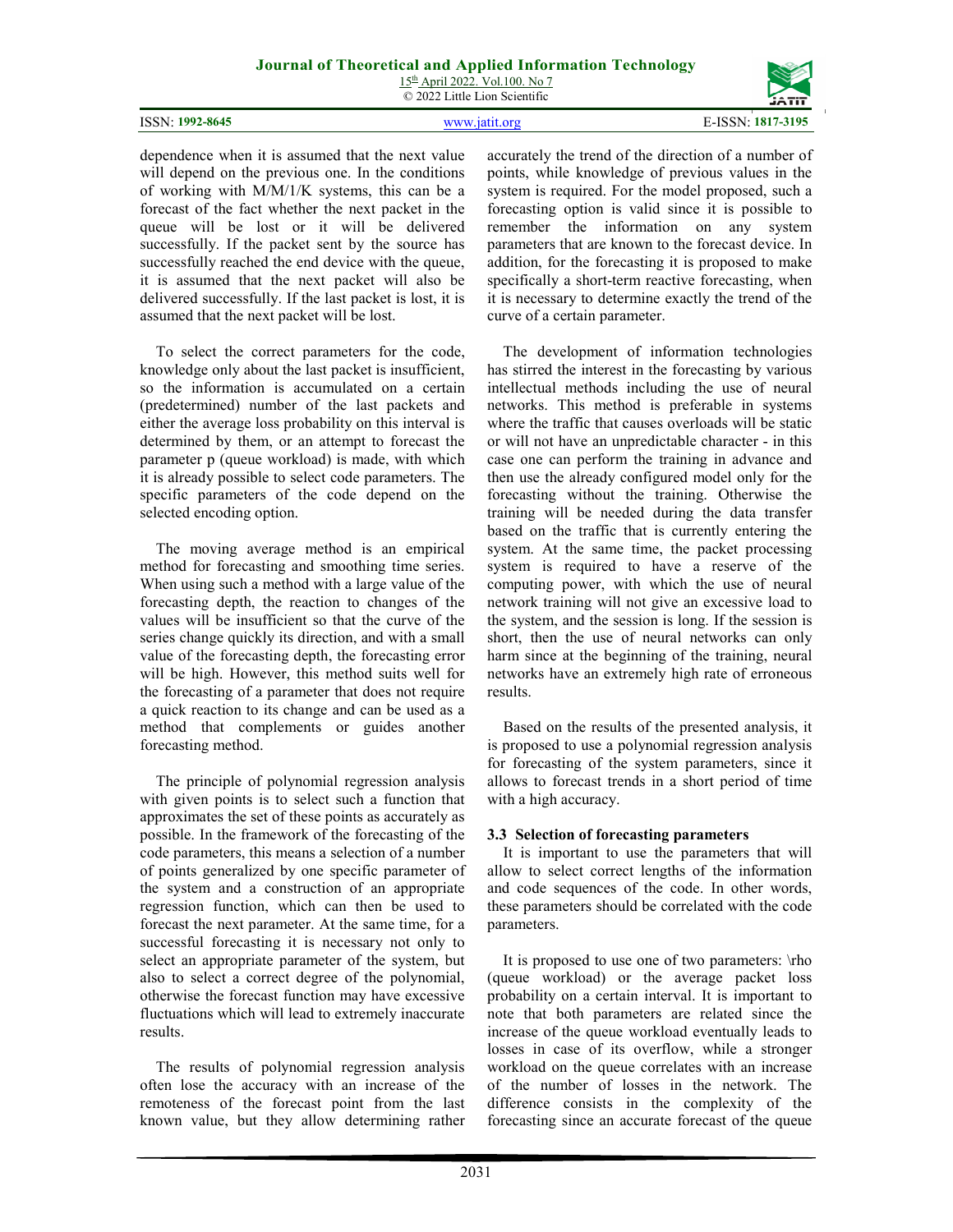15th April 2022. Vol.100. No 7 © 2022 Little Lion Scientific

| ISSN: 1992-8645 | WWW 1911 Oro | E-ISSN: | $.1817 - 3195$ |
|-----------------|--------------|---------|----------------|

workload could make it possible to select the correct code parameters in advance and, as the result, to avoid undesirable losses, but the forecasting of the queue workload is a more difficult task due to the inability to find out immediately the queue workload parameters in a "bottleneck".

Forecasting of the average probability is the most evident option, since the choice of code parameters directly depends primarily on the number of packets lost over a certain period.

For this purpose it will be necessary to storage a certain number of the last packets into the array to calculate the average loss probability on this interval. The length of such an array of packets is called the forecasting depth which is selected based on the size of the queue window. In addition, for the forecasting it is required to storage the last values of the parameter, so the average loss probability is also stored into the array. After that, this array can be used to get the estimated value of the loss probability, which should be determined only on the next interval.

It is proposed to obtain the forecast parameter using a polynomial regression method: a fixed value of the degree of the polynomial will be selected, and then a polynomial will be compiled for each data set with a certain forecasting depth, with the help of which the next parameter in the range will be forecast.

The queue workload parameter *p* is connected with the intensity of the entering of data  $\lambda$  into the queue with the formula  $\rho = \frac{\lambda}{n}$  $\frac{\pi}{\mu}$ , at the same time,  $\mu$ (packet service intensity) in the framework of this work is a fixed value and, to simplify the model, it is specified to be equal to 1. Therefore, the given ratio can be simplified to  $\rho \approx \lambda$ . In this regard, supposing that it is possible to forecast the queue workload with a sufficient accuracy, this also gives knowledge about the intensity of packets entering the queue, which in the case of the developed model is the main input parameter.

This allows to perform in advance a loss analysis on various fixed values of data transmission intensity after collecting statistics on the lost packets, and then after selecting the code parameters corresponding to each intensity value.

To forecast the queue workload, the information on the packet loss will be insufficient, so it is proposed to use the average delay value between two packets. In this case, the forecasting will be made with the use of a greater forecasting depth than in the previous point, since the change of the intensity of the incoming stream does not occur so often and is not so critical as queue overflow and, accordingly, packet losses. It is supposed to use this forecast as a complement to the previous one in order to prepare the necessary code parameters for a possible occurrence of losses.

#### **3.4 Structure of disrupting effects counteraction method with the use of the forecasting of correction codes parameters**

The calculation of the code parameters based on the forecast average loss probability is calculated with the following formula  $(1)$ :

$$
t = \frac{n-k}{2},\tag{1}
$$

where  $t$  is a correction capacity of the code,  $k$  is a number of information packets, *n* is a length of the code sequence.

Parameter  $t$  shows the number of packets that need to be restored. It can be obtained from the average loss probability of on a given interval since this parameter is forecast. Parameter *n* is selected depending on various conditions, including the maximum queue length. After that,  $k$  may be obtained, thus forecasting the code parameters. If a non-integral number is obtained, we can either change *n* or round it down  $k$  (at the same time, the code speed will decrease).

For different values of the intensity of data entry into the queue  $\lambda$ , correct code parameterscan be got for each of the values  $\lambda$ . For this purpose, a model developed in [10] was used. The search for optimal lengths of information (*K*) and code (*N*) sequences of network code when modeling a queuing system M/M/1/K is performed according to the following criteria: maximization of the code speed and minimization of the length of the code sequence, provided that the packet loss probability is equal to zero.

In the Figure 2 there is a block diagram of the proposed reactive method for counteracting destructive influences in the channel. The forecasting method is based on the M/M/1/K queuing model, the selection of which is determined by the most suitable model parameters for the operation: an exponential distribution is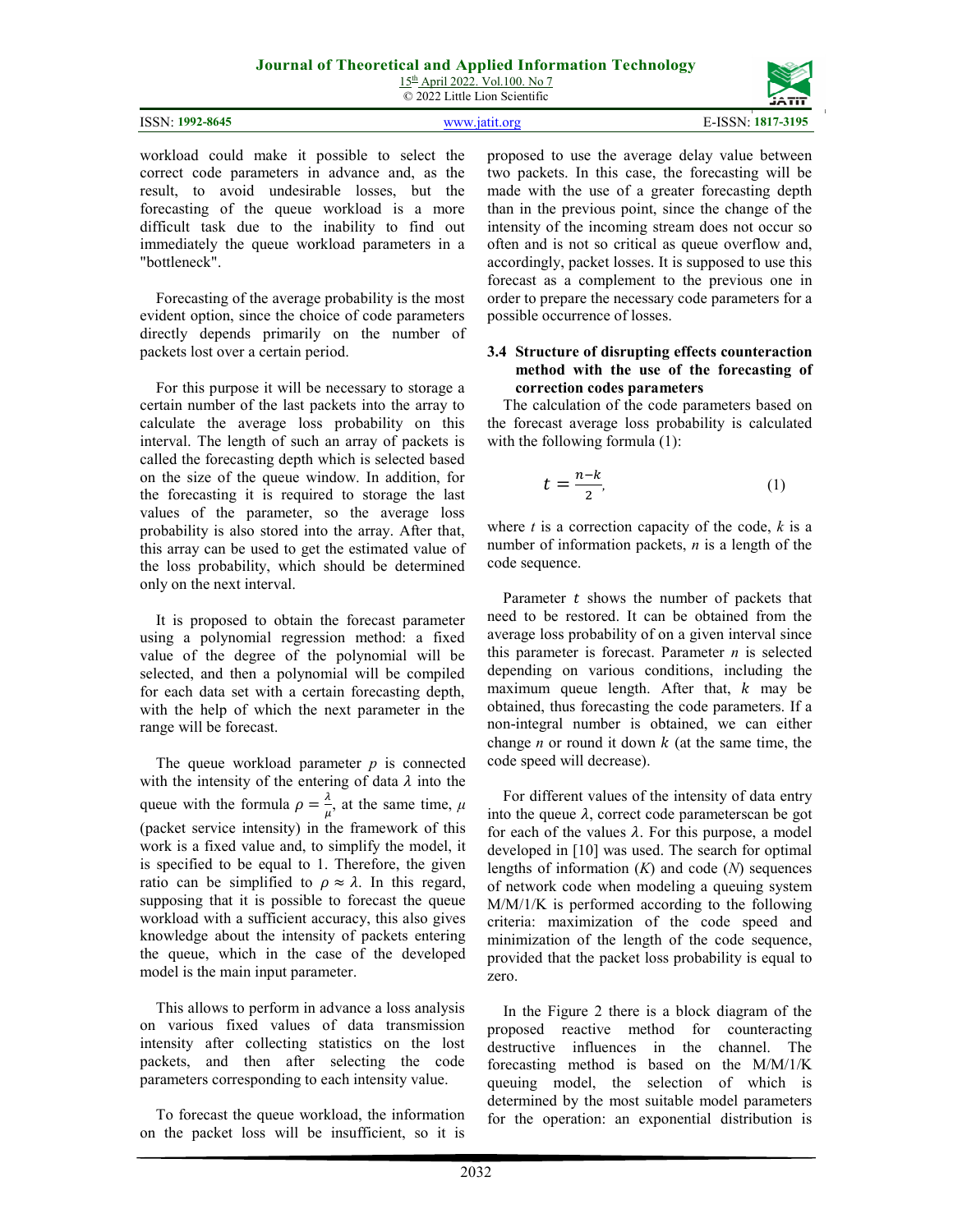15th April 2022. Vol.100. No 7 © 2022 Little Lion Scientific

|                   | ------------                   |
|-------------------|--------------------------------|
|                   |                                |
| 1992-8645<br>≂N ⊶ | $-310F$<br><b>ICCNI</b><br>181 |

used to calculate the packet processing time and to generate packets, one queuing device is used to process packets, and it is possible to use a variable queue length. The RED queue overload control algorithm is also added to the model to simulate real packet processing systems. This system will allow to model packet transmission process between the source and the receiver, which is necessary to study the effectiveness of the method proposed.

The main component of the method is the assessment of the correction capacity of the code (t1, t2) according to the forecast parameters of the queuing system model and the selection of the parameters (*n, k*) of the code taking into account the greatest forecast correction capacity and their use as a result of the forecasting.

To use the described method, it is necessary to forecast the code parameters. The code parameters are selected based on two indicators: the average packet loss probability on a certain interval and the queue workload *p*. These indicators are forecast based on the delay of packets and the information whether the packet is lost or not.

The next step is to select the code parameters according to the indicators forecast. To select the code parameters based on the queue workload, first data was obtained for different values of *p* (with a static input traffic) [10], [11], and then a matrix was constructed based on the results obtained, according to which it is possible to select code parameters for various queue workload values. After the obtaining of two values of the code parameters in a certain moment of time, the worst case is selected from these two values and used as a forecast result, that is, the code with the biggest correction capacity is selected.

## **4. RESULTS**

Having completed the construction of the simulation model with the implemented overload counteraction method, one can start checking the operability of the proposed prototype. For this purpose, it is necessary to make conditions under which the results of forecasting of the developed method will be considered successful.

For this purpose, it is planned to consider the correctness of selection of the code parameters during the forecasting compared to the optimal code parameters. At the same time, exceeding the

forecast redundancy parameter is acceptable since in this case the code speed will only be reduced, and values below the optimal ones are extremely undesirable since in this case the packet will not be subject to the recovery by encoding and it will be necessary to request it again. In addition, it is necessary to assess whether such a method gives an advantage in general, and therefore it is necessary to compare the number of packets requested again by this method and in the absence of the coding in principle.

It is important to note that for the testing in conditions most closely resembling the real ones, the traffic overloading the channel will not be static but pulsed and modifying in time. This will be clearly visible on the queue workload forecast graphs.

There were taken parameters with which there were no overloads in the queue of the queuing device ("bottleneck" of the network to which the impact is directed), when it is impossible to restore all the packets. Before the obtaining of the forecast of the code parameters, graphs of the forecast of the queue workload *p* (Figure 3) and the average packet loss probability he in a shorter period (Figure 4) were obtained.

Figure 3 shows that the actual queue workload is a simplified model of changing loads in the channel over time. The system with the distribution of incoming packets is subordinate to the Poisson distribution law (due to the lack of a large amount of information on the processes in telecommunications systems and their randomness), and therefore allows to simulate real changes of the intensity in a channel with varying load parameters. It is important to note that if the process is well known (that is, the purpose of the study is not the traffic of a format subordinate to the general rules of the M/M/1 model [12], [13]), then other types of distribution can be used.

Then graphs of the code parameter forecasts for two parameters and a general worst-case graph for shorter intervals were obtained (Figure 5, Figure 6).

# **5. DISCUSSION**

There is obtained a graph of comparison of packets lost that require a repeat request using the method described in the article and those without the use of the encoding (Figure 7).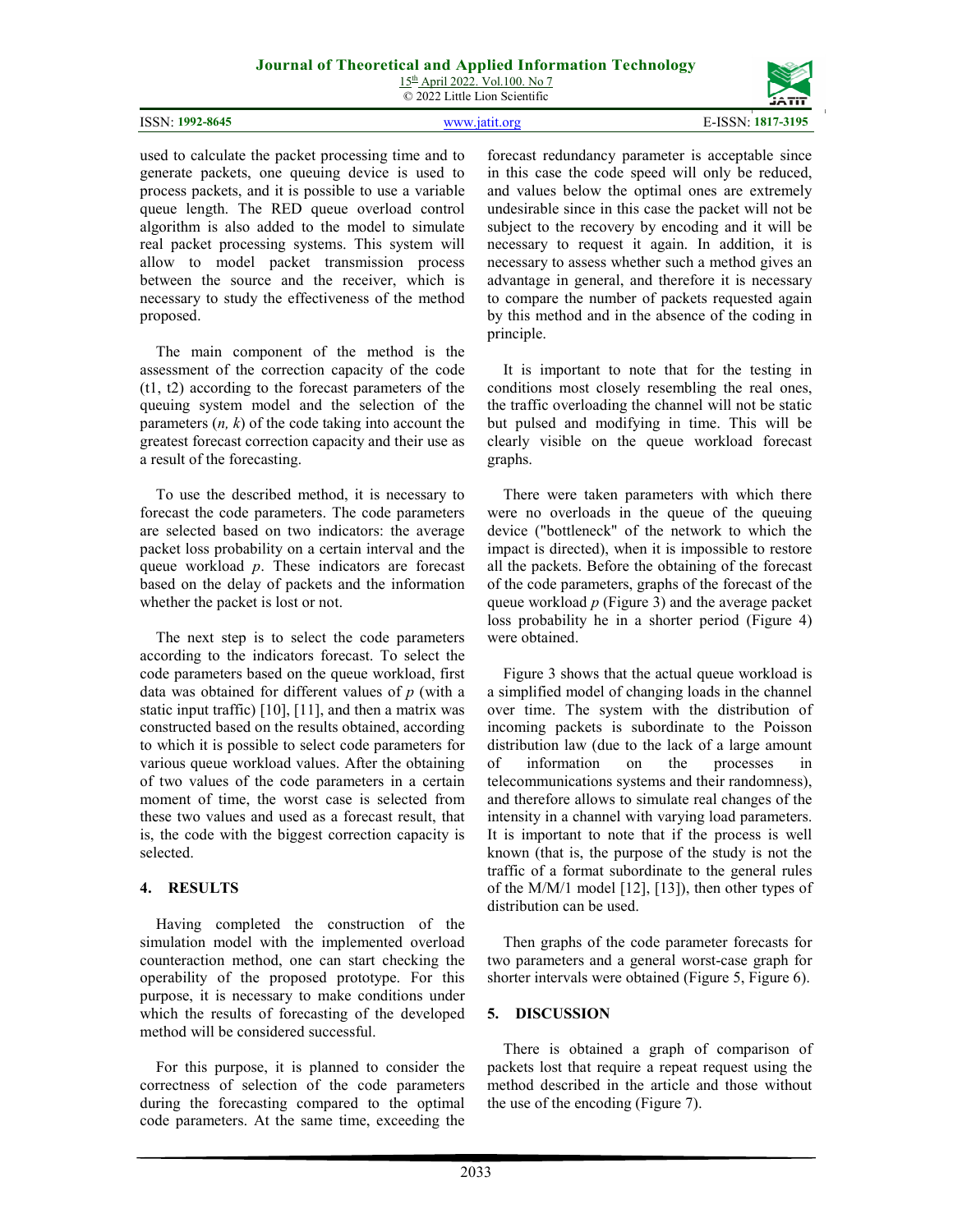15th April 2022. Vol.100. No 7 © 2022 Little Lion Scientific

|                         | <b>JAIL</b>             |
|-------------------------|-------------------------|
| 1992-8645<br>ISSN:<br>. | $-310r$<br>. N H<br>. . |

These graphs show that the forecasts have a quite high accuracy, while the use of the algorithm allowed to reduce the number of packets with a repeat request by 94.22%, and the main part of the packets missed by the algorithm is due to a sharp increase of the intensity of the packet transmission in the channel.

At the same time, an increase of the load on the channel leads to a sharp decrease of the forecasting accuracy and of the efficiency of packet recovery (Figure 8). In the case of an increase of the load on the channel from 1.1 to 1.2, the reduction of the number of the packets with a repeat request and with the developed algorithm decreased to 82.35%.

The accuracy of the obtained results is comparable to similar works on predicting DDoS attacks [15]. However, it should be noted that other key parameters and models for forecasting were used in this work, which is also of interest for further research.

The results obtained are relevant for networks with a low level of delays, since the polynomial method makes it possible to make fairly accurate predictions only in a very short interval. If delays are increased in the channel, then the response to changes in the transmission parameters in the channel (probability of packet loss, average delay between packets) will be reduced, which requires more "deep" prediction (prediction for longer periods of time). A review of such studies as [14] allows concluding that it is for such cases with increased delay that the use of a neural network approach is promising.

## **6. CONCLUSION**

It was found out that the developed forecasting protection method efficiency is quite high, while being lower in case of overloads on the bottleneck. This is due to the fact that because of the exponential nature of the packet generation, the packet transmission rate occasionally increases sharply with the same input intensity. In this regard, the code parameters forecasts both by the queue workload and by the average packet loss probability are slow to respond to sharp impulse-like variations in packet transmission intensity, which causes packet losses.

At the same time, based on the graphs obtained during the experiment, it is possible to draw conclusions about the limits of applicability of the

method developed. With the current forecast settings, even eith the encoding, the system will not be able to restore the packets if there are more than 50% of losses in a short period (about 40 packets), and the average load on bottleneck exceeds 1.1. It is important to note that although in this case the algorithm will use a repeat request mechanism, it will still be possible to restore packets but in this case the delays for the receiving of the packet will greatly increase. In this case the lower limit of the queue utilization is less than 0.8 when rare individual losses occur that could be fixed by automatic repeat request without an additional code redundancy.

Functional test of the algorithm showed that the algorithm efficiency drops when the application limits are really expanded. It should also be noted that the use of the polynomial method in real systems may not give such good results in packet recovery, since when communicating between devices that are sufficiently distant from each other, there is almost always a significant delay for the algorithm. However, the study within the framework of the simulation shows a high potential efficiency of the algorithm, and the evaluation of other studies, such as [14] and [15], suggests that when using forecasting methods based on the neural network approach, significant efficiency can be achieved even with increased network delays.

The results show that the method proposed can be effective for protection from moderate-level disruptive effects on bottlenecked rate-limited systems when the channel workload is in proposed limits. Further research in the direction of improving of the forecasting method will potentially allow to expand the applicability limit, allowable network latency and to increase the accuracy of the forecasting and, as the result, the percentage of packets restored within these limits.

## **7. ACKNOWLEDGMENT**

The study was carried out as a part of the implementation of the scientific research on the topic № 0071-2019-0001.

# **REFRENCES**

[1].E. O. Karpukhin, N. V. Britvin, and K. V. Meshavkin, "Investigation of the effectiveness of the application of prospective correction codes in the hybrid ARQ/FEC system at the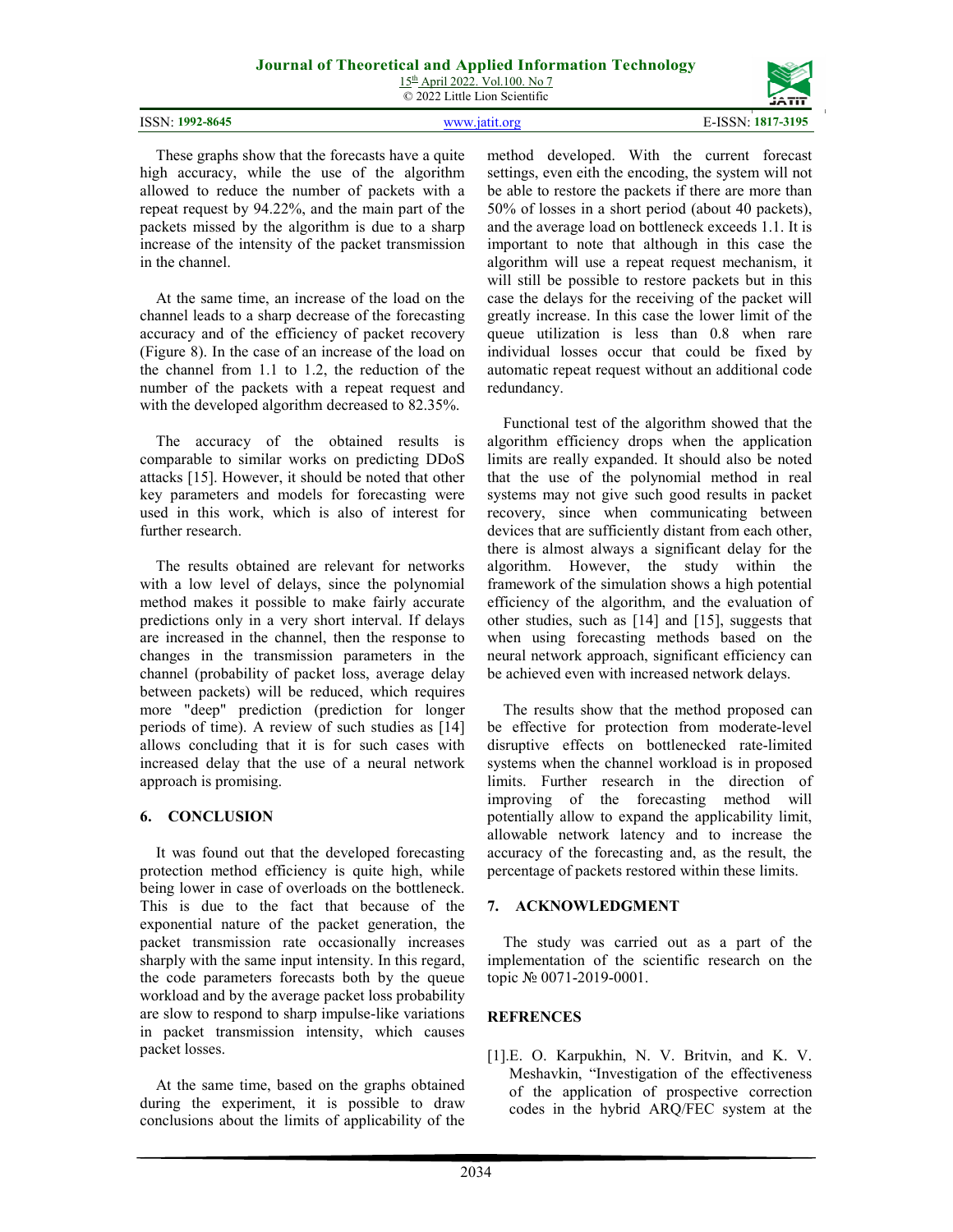| 15 <sup>th</sup> April 2022. Vol. 100. No 7 |
|---------------------------------------------|
| © 2022 Little Lion Scientific               |

| JĀTĪT |
|-------|
|       |

| ISSN: 1992-8645 | www.jatit.org | E-ISSN: 1817-3195 |
|-----------------|---------------|-------------------|

applied level", *New information technologies in automated systems*, No. 20, 2017, pp. 181-185.

- [2].E. Ancillotti, R. Bruno, and M. Conti, "Talb: A traffic-aware load balancer for throughput improvement in wireless mesh networks", in *2011 IEEE Eighth International Conference on Mobile Ad-Hoc and Sensor Systems*, 2011, pp. 75-81.
- [3].J. Ros-Giralt, S. Yellamraju, A. Bohara, R. Lethin, J. Li, Y. Lin, Y. Tan, M. Veeraraghavan, Y. Jiang, and L. Tassiulas, "G2: A network optimization framework for highprecision analysis of bottleneck and flow performance", in *2019 IEEE/ACM Innovating the Network for Data-Intensive Science (INDIS)*, 2019, pp. 48-60.
- [4].J. C. S. Núñez, A. C. Lindo, and P. G. Rodríguez, "A preventive secure software development model for a software factory: A case study", *IEEE Access*, No. 8, 2020, pp. 77653-77665.
- [5].D. Kwon, H. Kim, D. An, and H. Ju, "DDoS attack volume forecasting using a statistical approach", in *2017 IFIP/IEEE Symposium on Integrated Network and Service Management (IM)*, 2017, pp. 1083-1086.
- [6].B. Bordel, R. Alcarria, T. Robles, and Á. Sánchez-Picot, "Stochastic and information theory techniques to reduce large datasets and detect cyberattacks in Ambient Intelligence Environments", *IEEE Access*, No. 6, 2018, pp. 34896-34910.
- [7].A. S. Kostyukov, A. V. Bashkirov, L. N. Nikitin, I. S. Bobylkin, and O. Yu. Makarov, "Immunity coding in modern communication formats", *Voronezh State Technical University Bulletin*, Vol. 15, No. 2, 2019, pp. 132-138.
- [8].N. A. Verzun, A. M. Kolbanev, and M. O. Kolbanev, "Energy efficiency of errorcorrecting coding in wireless Internet of Things networks. Proceedings of higher educational institutions", *Instrument Engineering*, Vol. 60, No. 2, 2017, pp. 143-149.
- [9].Yu. B. Zubarev, V. V. Zolotarev, and G. V. Ovechkin, "New technologies and paradigms of error-correcting coding: after solving the Shannon problem", *Telecommunication*, No. 9, 2019, pp. 56-61.
- [10]. E. O. Karpukhin, K. V. Meshavkin, and N. V. Britvin, "Simulation modeling of congestion in telecommunication systems to determine the optimal parameters of linear network code", *Revista Inclusiones*, Vol. 7, No. E, 2020, pp. 105-121.
- [11]. A. A. Gladkikh, A. K. Volkov, and T. G. Ulasyuk, "Development of biometric systems for passenger identification based on noiseresistant coding means", *Civil Aviation High Technologies*, Vol. 24, No. 2, 2021, pp. 93-104.
- [12]. V. Rudnytsky, M. Mozhaiev, and N. Kuchuk, "Method for the diagnostics of synchronization disturbances in the telecommunications network of a critical used computer system", *Innovative Technologies and Scientific Solutions for Industries*, Vol. 1, No. 11, 2020, pp. 172-180.
- [13]. Y. Wang, J. L. Wu, J. X. Han, Y. Y. Jiang, Y. Xia, and J. Song, "Noise-resistant phase gates with amplitude modulation", *Physical Review A*, Vol. 102, No. 3, 2020, p. 032601.
- [14]. S.S. Musienko and N.V. Tutova, "Using neural networks to predict information security threats on the example of DDoS attacks", *Innovative Scientific Research*, Vol. 2, No. 4, 2021, pp. 178-185.
- [15]. C. Fachkha, E. Bou-Harb, M. Debbabi, "Towards a forecasting model for distributed denial of service activities", in *2013 IEEE 12th International Symposium on Network Computing and Applications*, 2013, pp. 110- 117.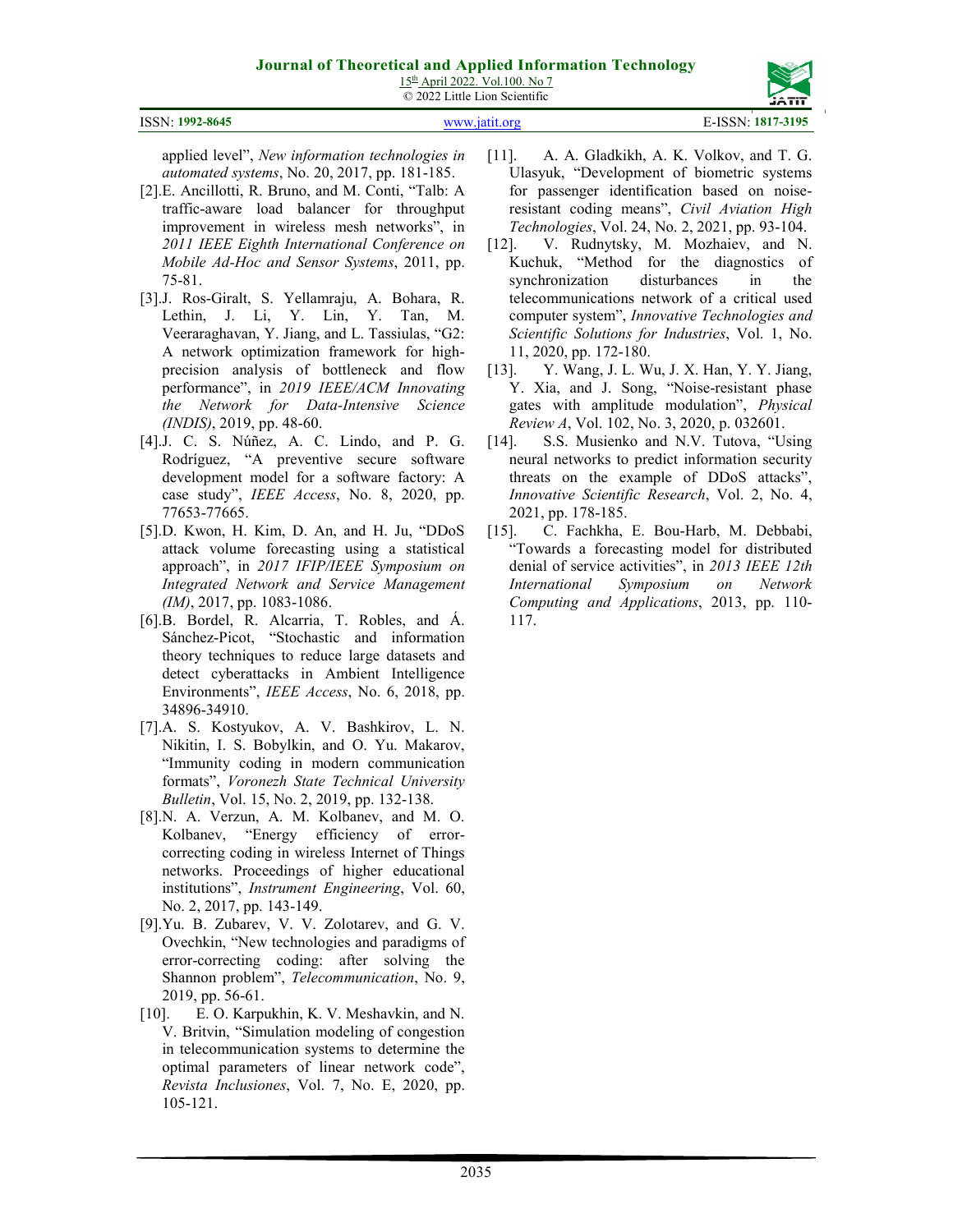

*Figure 2: Structure of the proposed counteraction method of disrupting effects on the channel* 



*Figure 3: Queue workload forecast for moderate load levels*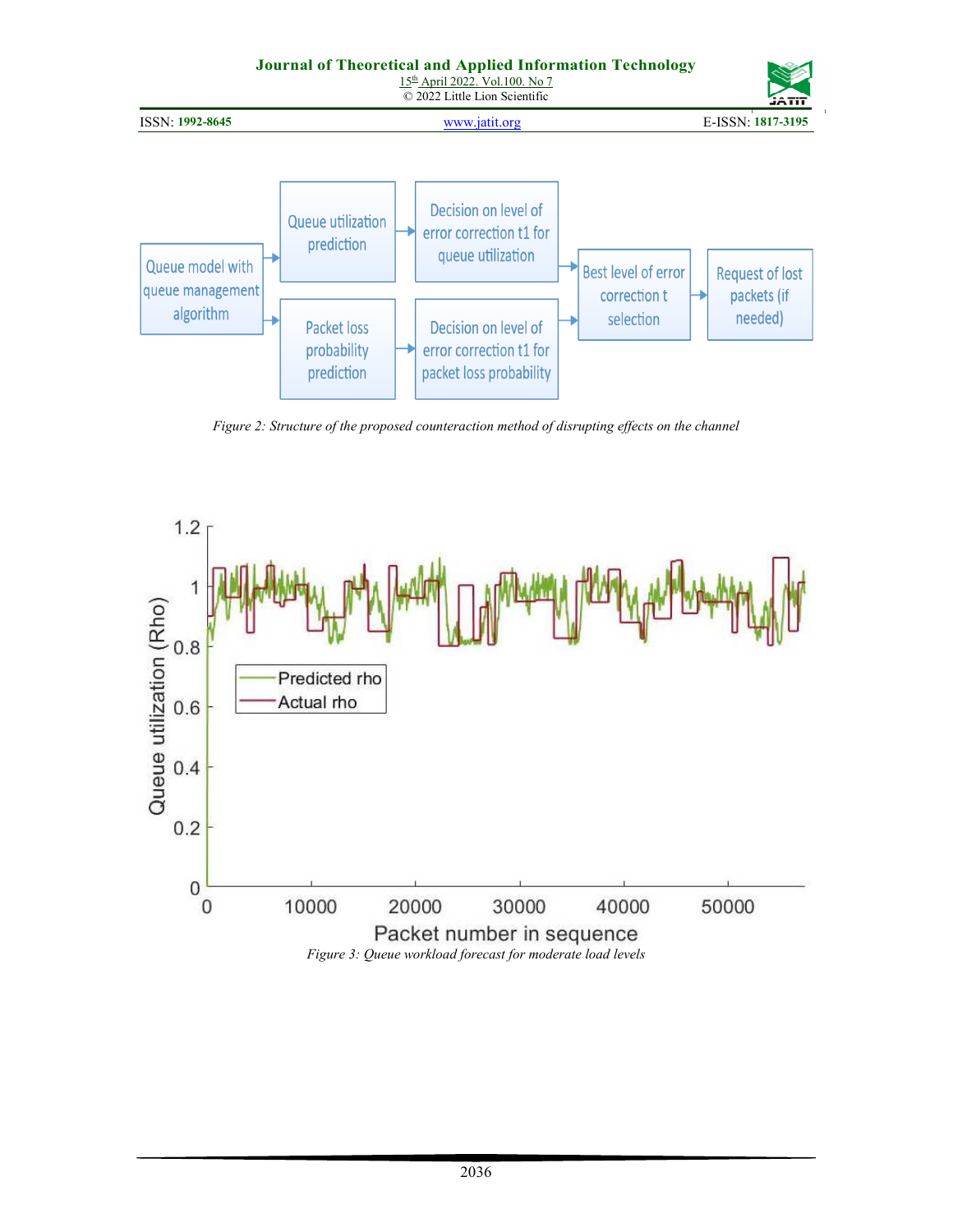

*Figure 5: Forecast of code parameters based on two indicators for a moderate load level on a short interval*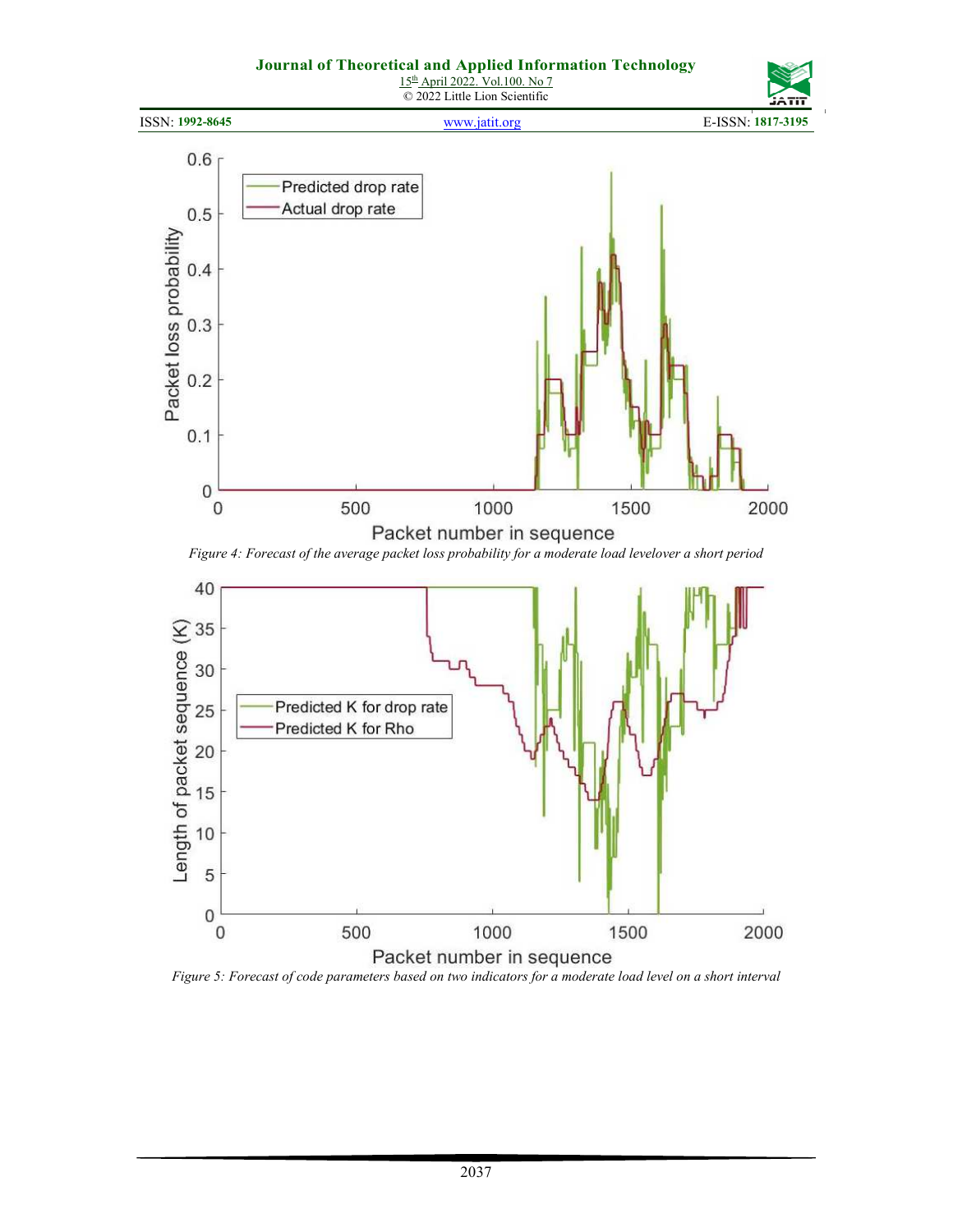

*Figure 7: Lost packets count comparison with and without algorithm for a moderate load levels*